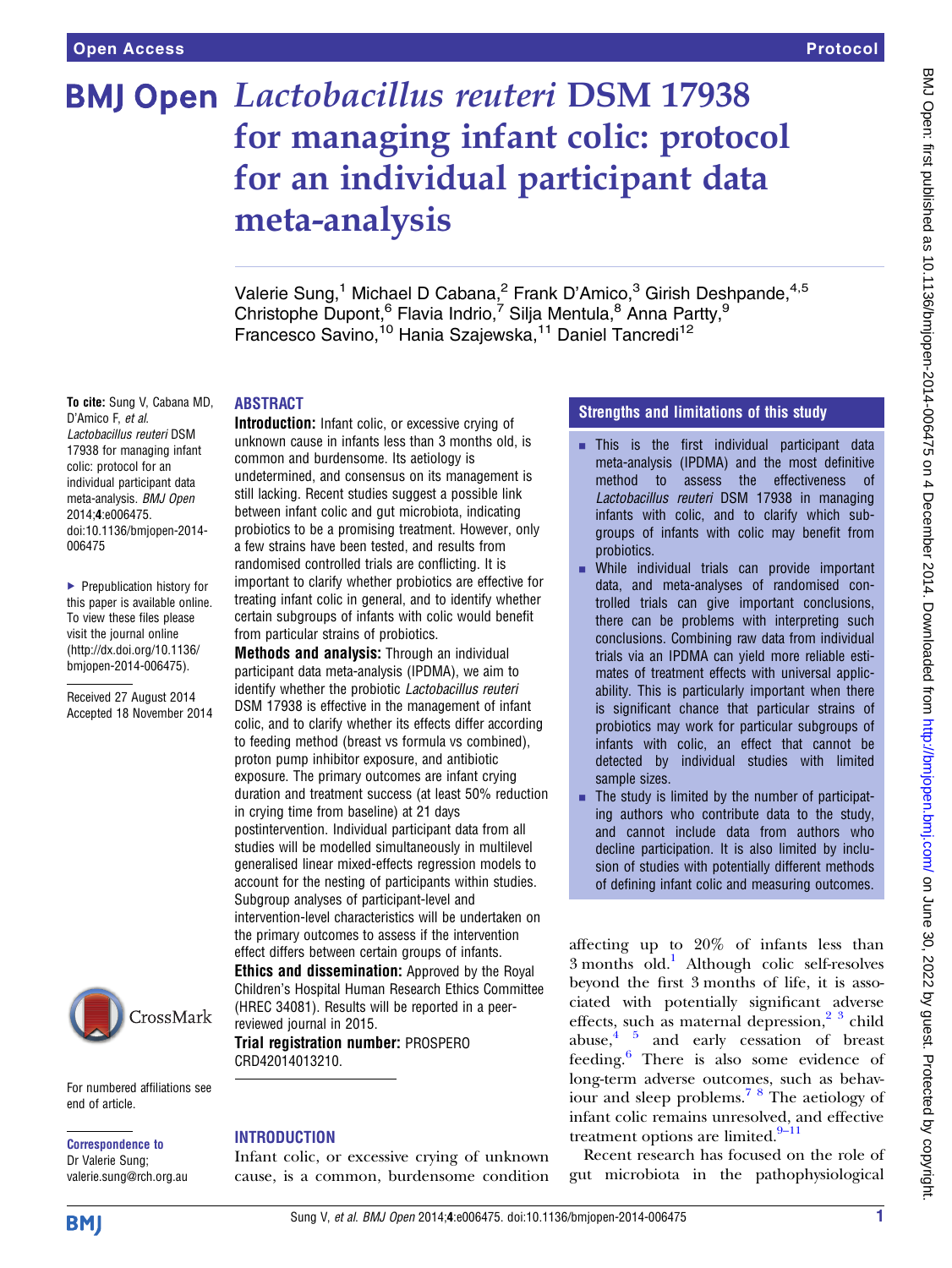pathway to infant colic, with numerous studies revealing differences in gut microbiota between infants with and without colic.<sup>[12](#page-4-0)–21</sup> At the same time, a handful of studies have examined the role of probiotics—live microorganisms believed to confer a health benefit—in the management of infant colic. One study of Lactobacillus reuteri ATCC  $55730^{22}$  $55730^{22}$  $55730^{22}$  and two studies of L. reuteri DSM  $17938^{23}$  <sup>24</sup> in breastfed infants with colic were effective, but a subsequent study of both breastfed and formula-fed infants with colic indicated L. reuteri DSM 17938 to be ineffective. $25$  Two other studies using different mixtures of probiotic strains were also ineffective in managing colic.<sup>[14 26](#page-4-0)</sup> The reasons for such conflicting evidence are unclear, and there is a need to explore the reasons behind such controversial results, particularly with increasing probiotic marketing, variety of strains used, and addition of probiotics to infant formulae.

Currently, there are some ongoing trials examining the role of probiotics in managing and preventing infant colic, using similar designs, participants, interventions, compara-tors and outcome measures.<sup>[27](#page-4-0)</sup> While individual trials can provide important data, and meta-analyses of randomised controlled trials can give important conclusions, there can be problems with interpreting such conclusions. Ultimately, such meta-analyses often do not overcome limitations and biases of individual trials by generating a single best estimate through pooling of treatment effect estimates.<sup>28</sup> In contrast, combining raw data from individual trials via an individual participant data meta-analysis (IPDMA) can yield more reliable estimates of treatment effects with universal applicability.  $28-32$  $28-32$  This is particularly important when there is significant chance that particular strains of probiotics may work for particular subgroups of infants with colic, an effect that cannot be detected by individual studies with limited sample sizes.

The pooling of data into an IPDMA for analysis will ultimately provide more definitive answers as to whether the probiotic L. reuteri DSM 17938 is effective for infant colic, and it will also determine whether certain subgroups of infants would benefit from it. As the effects of probiotics are strain specific,  $33$  this IPDMA will only include the most commonly studied probiotic strain used for the management of infant colic, and will form the protocol basis for further IPDMAs involving other probiotic strains for the management or prevention of infant colic.

The aims of this IPDMA are:

- 1. To determine whether the probiotic L. reuteri DSM 17398 is effective in the management of infant colic;
- 2. To determine whether the effects of L. reuteri DSM 17398 on infants with colic differ according to
	- A. Type of feeding (exclusively breast fed vs partially breast fed vs exclusively formula fed);
	- B. Proton pump inhibitor exposure;
	- C. Hypoallergenic formula exposure for formulafed infants;
	- D. Maternal dairy elimination diets for breastfed infants.

#### METHODS AND ANALYSIS Search methods for identification of studies

We will search for completed and ongoing randomised controlled trials by identification of published papers and protocols through the online databases MEDLINE, EMBASE, CINAHL, Database of Abstracts of Reviews of Effects (DARE), Cochrane Central Register for Controlled Trials (CENTRAL), and clinical trial registries (eg, metaRegister of Controlled Trials). Reference lists from articles will be explored to identify other potential trials. We will also perform internet searches for non-peer-reviewed articles, media articles and other relevant publications using Google, and approach presenters at relevant conferences and meetings. This IPDMA will be undertaken according to the methods recommended by the Cochrane Collaboration, $34$  with reporting following the preferred reporting items for systematic reviews and meta-analyses (PRISMA) guidelines.[35](#page-5-0)

## Eligibility criteria for included RCTs

The IPDMA will include registered randomised controlled trials of the probiotic L. reuteri DSM 17398 versus placebo, delivered orally to infants with modified Wessel's definition of infant colic (crying for more than 3 h of the day, for more than 3 days of the week, for at least 1 week, as recorded by diaries, questionnaires or parental interviews).

Studies evaluating L. reuteri ATCC 55730, the mother strain of L. reuteri DSM 17938, will be excluded. L. reuteri ATCC 55730 was found to carry potentially transferable resistance traits for tetracycline and lincomycin. Hence, it was replaced by L. reuteri DSM 17938, a strain without unwanted plasmid-borne resistance. $36$  It remains a matter of debate whether or not L. reuteri DSM 17938, the strain with antibiotic resistance plasmids removed, and the original L. reuteri ATCC 55730 strain can be regarded as equal. Moreover, only L. reuteri DSM 17938 is commercially available.

All authors of eligible trials have been contacted and invited to participate in this IPDMA. As more trials satisfying eligibility criteria get published, the relevant authors will be approached and invited to participate, as long as their trials are published within the time frame of conducting this IPDMA.

## Main outcomes

The primary outcomes of the IPDMA are:

- ▸ Infant crying duration (minutes per day) at 21 days postintervention;
- ▸ Treatment success at 21 days postintervention, defined as at least 50% reduction in crying time from baseline.

Secondary outcomes include:

- ▸ Infant crying duration (minutes per day) at days 7, 14 and 28 postintervention;
- ▸ Treatment success (at least 50% reduction in crying time) at days 7, 14 and 28 postintervention;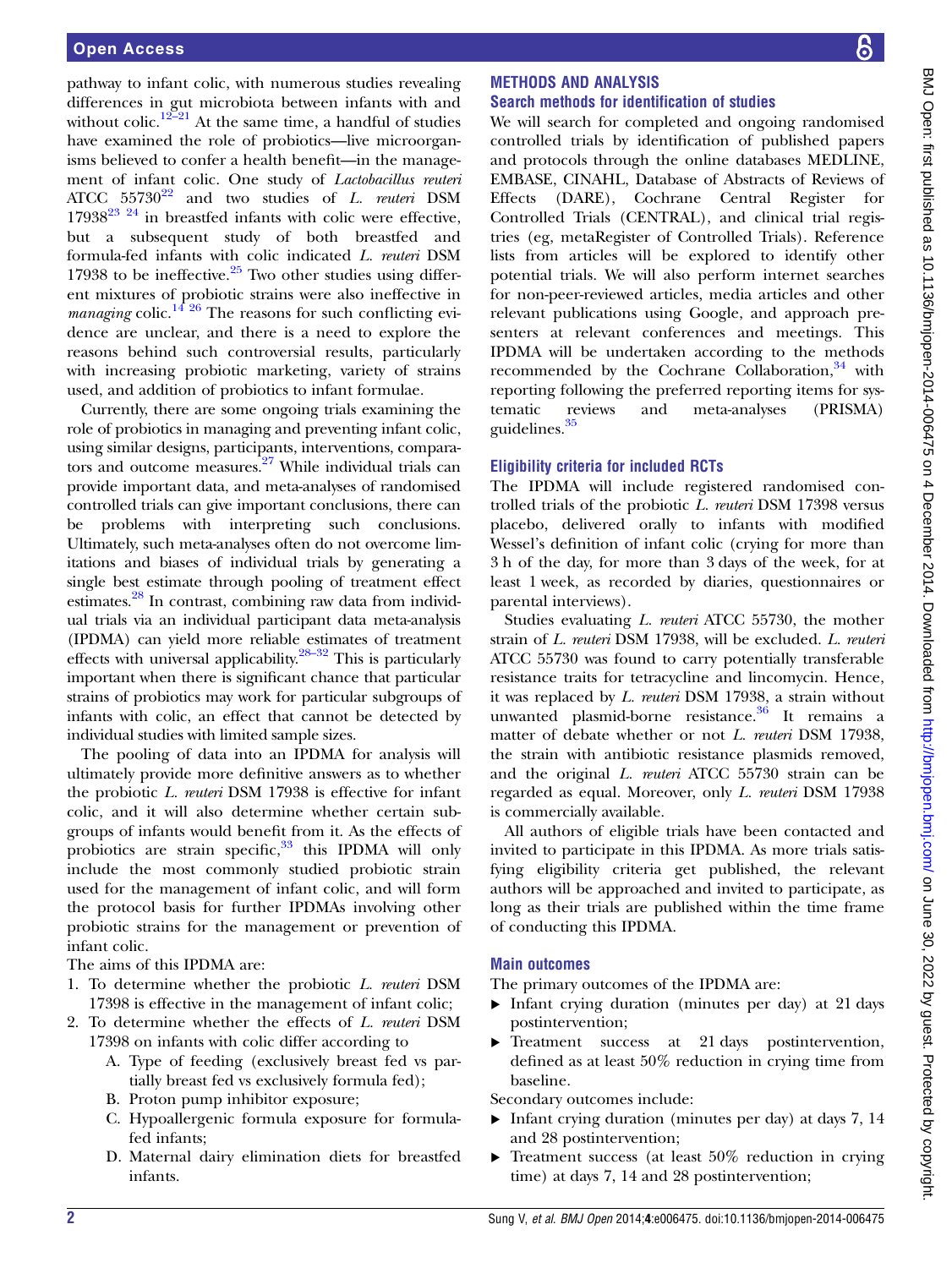- ▸ Infant sleep duration (minutes per day) per 24 h at 7, 14, 21 and 28 days duration (post-treatment baseline);
- ▸ Parental report of treatment success, maternal depression, quality of life, and family functioning at the end of the intervention period;
- ▸ Adverse effects: diarrhoea, constipation, vomiting, apnoea and apparent life-threatening events (ALTE);
- ▸ Stool colonisation analysis;
- ▸ Faecal calprotectin levels.

We anticipate that not all included studies will have all secondary outcomes available for analysis, and will analyse only data that are available.

## Sample size and power calculation

Abstracting data from published randomised trials, estimates of the SDs in crying time (min/day) at baseline and day 21 were collected and pooled to provide an estimated SD of 210 (min/day). From this information, it is estimated that approximately 120 infants per treatment group would be sufficient for detecting a mean difference in treatment groups of 80 min/day (power=0.80,  $\alpha$ =0.05, two-tailed). Additionally, approximately 120 per group would also provide 80% power for detecting a difference of 20 percentage points ( $\alpha$ =0.05, two-tailed) in the treatment success rates. Treatment success is defined as (yes/no) with 'yes' corresponding to at least 50% reduction in crying time from baseline to day 21.

For subgroup analysis to compare whether treatment effects differed by patient characteristics, hypothesis testing will be based on the comparison of treatment effects between subgroups, with a two-tailed  $\alpha$  of 0.10 used to offset the decreased precision available for estimating interaction effects (ie, differences in differences). We specified that it would be clinically significant to detect between-subgroup differences in treatment effects of 150 min/day on the crying time outcome and of 50 percentage points on the treatment success outcome, assuming that one subgroup consists of between 33% and 66% of the full sample and the other subgroup consists of the remainder. For example, if treatment group differences truly are 180 min/day in a prespecified subgroup with one-third of the patients and only 30 min/day for the remaining patients, the difference in treatment effects would correspond to 150 min/day. Again, a sample size of approximately 120 infants provides at least 80% power to detect such clinically important differences.

At the time of this writing, authors of four trials have agreed to participate. These four trials include three that assessed L. reuteri strain DSM 17398, comprising a total of 293 patients with 150 randomised to probiotic and 143 to placebo. Thus, it is projected that this IPDMA will have sufficient power for detecting clinically relevant differences in both the average crying times and success rates of at least 50% reduction from baseline to day 21 between the probiotic and placebo groups.

## Statistical analysis

The analysis will be conducted with individual participant data from all studies modelled simultaneously in multilevel generalised linear mixed-effects regression models to account for the nesting of participants within studies.[29](#page-5-0) Models will be specified with fixed-effects terms for the individual participant's binary indicator treatment-assignment (probiotic vs control), a parsimonious set of prespecified participant-level characteristics, and the study identifier. This model specification will be straightforwardly extended to account for when longitudinally assessed outcomes are the units of analysis (one record per time point per participant), by including fixed-effects terms for time (main effects as well as interaction terms with the binary treatment indicator) and random effects for the participant to account for residual within-participant correlation. Standard choices of link and variance functions will be specified, according to type of outcome, with linear-normal models used for suitably (ie, homogeneous) continuous outcomes and logit-binomial and log-Poisson models used for binary and count outcomes, respectively.

Subgroup analyses of participant-level and intervention-level characteristics will be undertaken on the primary outcomes to assess if the intervention effect differs between certain groups of infants. Heterogeneity of treatment effects will be formally assessed by respecifying regression models with interaction terms for the binary treatment indicator with the candidate-effect modifier and conducting formal hypothesis testing (with a statistical significance threshold reset to 0.10 to help offset the low statistical power associated with testing interaction terms). These characteristics are identified a priori and include: (1) feeding method (exclusively breast fed vs partially breast fed vs exclusively formula fed), (2) proton pump inhibitor exposure, (3) hypoallergenic formula exposure for formula-fed infants and (4) maternal dairy elimination diets for breast-fed infants. Confounders identified a priori will include (1) family history of atopy, (2) delivery type (vaginal vs caesarean), (3) enrolment age and (4) antibiotic use.

Analysis will be by intention-to-treat; specifically, the binary treatment term will correspond to assigned treatment. Missing data patterns and assumptions will be described, and the potential impact of alternative missing data assumptions on the primary analysis will be explored in sensitivity analyses. The primary analysis will be conducted at the 0.05 level of significance.

### ETHICS AND DISSEMINATION Ethics committee approval

The IPDMA has been approved by the Royal Children's Hospital Human Research Ethics Committee (HREC 34081). The IPDMA is registered at PROSPERO, the International Prospective Register of Systematic Reviews, at the University of York (CRD42014013210).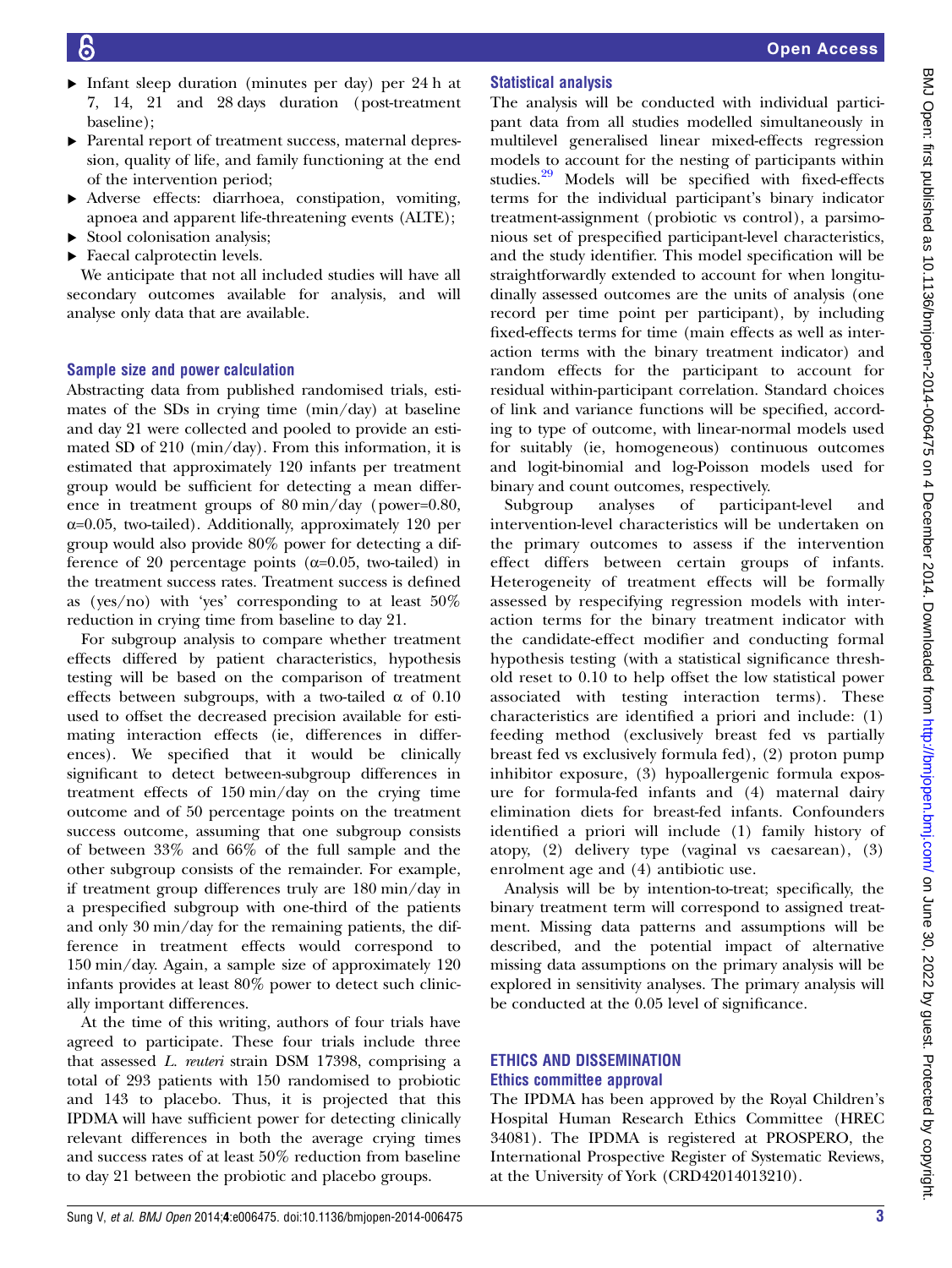## Open Access

#### Project management and data collection

Membership to the collaboration for this IPDMA will include representatives from each trial contributing data to the project, a project coordination team, and a data management team consisting of two independent statisticians (FDA and DT). The collaboration will collect the minimum de-identified data required to answer the research questions. We will store data in a secure, centralised, customised database, accessible only by a unique passcode known only to the project coordination team, data management team, and managers of each individual study contributing data. The two independent statisticians will inspect the data with respect to range, internal consistency, and missing items by checking them against published reports, trial protocols and, if necessary, data collection sheets. The statisticians will discuss any inconsistencies or missing data with individual trial managers, and any problems will be resolved by consensus using original raw data.

#### Data ownership and confidentiality

All included trials must have been given ethical approval by their respective HREC. Participants in individual trials must have consented to their participation in their respective trial. Each study manager remains the custodian of their own data and retains the right to withdraw their data from the analysis at any time. Data must be de-identified before being shared for this IPDMA. The pooled data can be accessed by the project coordination team, data management team, and managers of each individual study contributing data. The project intellectual property (IP) will be owned by the parties as tenants in common in proportion to their respective contributions to that project IP (including, without limitation, contributions and inventorship).

#### Data monitoring procedures

Each individual trial will follow its own data monitoring procedures. The collaboration plans to update the IPDMA data at regular intervals if further relevant individual trials are completed with available data.

#### Risks and benefits

The main risk for this study is the discovery of discrepant data, or results that are inconsistent with published manuscripts; however, all the studies have been published in peer-reviewed, scientific journals. In addition, this risk will be minimised by careful handling of the data, involvement of two independent statisticians in data analysis, having a unified plan for management of missing data, and the plan for open discussions to resolve any issues regarding any conflicting information. Participation in this study requires prior consent and approval of all trial managers in sharing each study's data and subjecting individual data to reanalysis. There is also a risk of inadequate representation of all trial participants due to authors who do not consent to their data being pooled into the IPDMA.

The combination of data from multiple, similar trials via an IPDMA can yield more reliable estimates of treatment effects, especially for small subgroups of patients[.29](#page-5-0)–<sup>32</sup> The patients enrolled in each of the individual studies may have had particular patient characteristics or exposures that may have affected the effectiveness of the probiotic intervention. In addition, the different studies may have varied in the types of patients they recruited or varied slightly in their recruitment criteria. As a result, in addition to making more definitive conclusions as to whether probiotics are effective for infant colic, this IPDMA will be able to help determine if there are subgroups of infants who might benefit from a probiotic intervention for colic, in general, or to a particular probiotic strain.

### Publication plan

Each individual trial will have the right to publish its main results before publication of this IPDMA. Study results from this meta-analysis will be reported in a peerreviewed journal in 2015. Before publication of any IPDMA manuscripts, drafts will be circulated for comment, revision and approval by a nominated representative of each of the participating trials. Publications using these data will be authored on behalf of the IPDMA collaboration, with specific named authors (including a representative of each participating trial, the project coordination team and data management team) according to the amount of contribution to each manuscript, and names of other participating collaborators listed in the Acknowledgements.

#### STRENGTHS AND LIMITATIONS OF THE STUDY

This is the first IPDMA and the most definitive method to assess the effectiveness of L. reuteri DSM 17938 in managing infants with colic, and to clarify which subgroups of infants with colic may benefit from probiotics. The study is limited by the number of participating authors who contribute data to the study, and cannot include data from authors who decline participation. The study is also limited by inclusion of studies with differing methods of defining infant colic and measuring outcomes. The collaboration formed through this IPDMA will be the platform to conduct future IPDMAs for the probiotic management and prevention of infant colic.

#### Author affiliations

<sup>1</sup>Murdoch Childrens Research Institute, Royal Children's Hospital, The University of Melbourne, Melbourne, Victoria, Australia <sup>2</sup>Department of Pediatrics, Epidemiology and Biostatistics, University of

California, San Francisco (UCSF) School of Medicine, San Francisco, California, USA

5 Sydney Medical School Nepean, University of Sydney, Sydney, New South Wales, Australia

<sup>&</sup>lt;sup>3</sup>Duquesne University/UPMC St. Margaret Hospital, Pittsburgh, Pennsylvania, **IISA** 

<sup>&</sup>lt;sup>4</sup>Department of Children's health division and NICU, Nepean Hospital Sydney, Sydney, New South Wales, Australia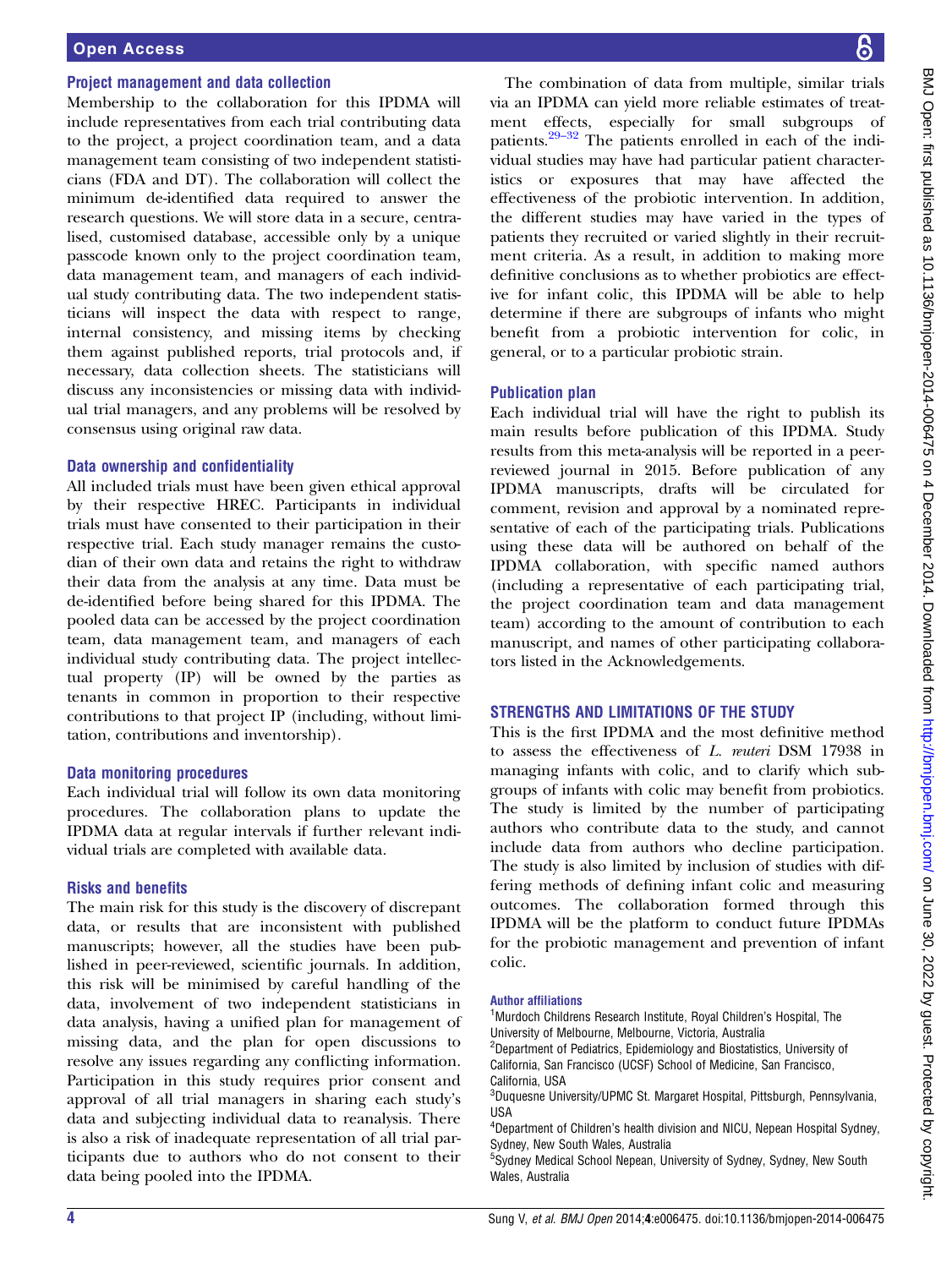<span id="page-4-0"></span>6 Department of Pediatric Gastroenterology, Paris Descartes University, Necker Hospital, Paris, France

<sup>7</sup>Department of Pediatrics, University of Bari, Bari, Italy

<sup>8</sup>Bacteriology Unit, National Institute for Health and Welfare, Helsinki, Finland <sup>9</sup>Department of Pediatrics and Adolescent Medicine, Turku University Hospital, Turku, Finland

 $10$ Ospedale Infantile Regina Margherita, Città della Salute e della Scienza di Torino, Torino, Italy

 $11$ Department of Paediatrics, The Medical University of Warsaw, Warsaw, Poland

<sup>12</sup>Department of Pediatrics, UC Davis Health System, Sacramento, California, USA

Acknowledgements The authors thank Mary Ellen Sanders for organising all funding arrangements from ISAPP and for organising the ISAPP meeting in Aberdeen, UK in June 2014.

Contributors VS, MDC, FDA and DT conceptualised the study protocol. VS and MDC are the project coordinators of this collaboration. FDA and DT are the data managers of this study. All authors contributed to the design of the study protocol. VS produced the first draft of the manuscript. All authors contributed to the writing of the manuscript and read and approved the final manuscript.

Funding This work was supported by the International Scientific Association for Probiotics and Prebiotics (ISAPP). ISAPP has contributed to the costs of all teleconferences and has facilitated the first meeting for this collaboration in June 2014 in Aberdeen, UK. ISAPP will also offer support for the statistical work involved in this IPDMA. ISAPP has contributed to the fees for submission of this manuscript for publication. Each individual trial has received funding from their own respective funding bodies. VS is supported by a National Health and Medical Research Council Postgraduate Scholarship 607447. The Murdoch Childrens Research Institute is supported by the Victorian Government's Operational Infrastructure Support Program.

Competing interests VS, MDC, FDA, GD, FI, SM, FS, HS and DT have received travel reimbursement to attend the ISAPP meeting in Aberdeen, UK in June 2014. MDC is a board member of the ISAPP and has received grant funding from Nestec; he has served as a paid consultant for Nestle, Mead Johnson and Pfizer Nutrition. FDA and DT will receive funding from ISAPP for their work in the statistical analysis. In the past 5 years, DT has also received travel reimbursement to attend annual ISAPP meetings (2009–2014) and scientific consulting fees (2012).HS and FI served as speakers for BioGaia, the manufacturer of L. reuteri DSM 17938. CD received honoraria from Sodilac for a clinical trial.<sup>26</sup> FS reports receiving a travel grant from Nestlè Italy; personal fees from Mead Johnson Nutrition, Italy; personal fees from Cana S.A.S. Thessaloniki, Greece; personal fees from Nutricia-Part of Group Danone, Dubai Kuwait; travel grants and other from BioGaia AB, Stockholm I Sweden; personal fees from HiPP GmbH and Co Vertrieb KG Germany; a travel grant from Nestlé France SAS, Paris; travel grants and other from Noos, srl, Roma Italy; personal fees from A. MENARINI IFR s.r.l, Firenze Italy outside the submitted work.

Ethics approval The Royal Children's Hospital Human Research Ethics **Committee.** 

Provenance and peer review Not commissioned; externally peer reviewed.

Open Access This is an Open Access article distributed in accordance with the Creative Commons Attribution Non Commercial (CC BY-NC 4.0) license, which permits others to distribute, remix, adapt, build upon this work noncommercially, and license their derivative works on different terms, provided the original work is properly cited and the use is non-commercial. See: [http://](http://creativecommons.org/licenses/by-nc/4.0/) [creativecommons.org/licenses/by-nc/4.0/](http://creativecommons.org/licenses/by-nc/4.0/)

## REFERENCES

- 1. Lucassen PL, Assendelft WJ, van Eijk JT, et al. Systematic review of the occurrence of infantile colic in the community. Arch Dis Child 2001;84:398–403.
- McMahon C, Barnett B, Kowalenko N, et al. Postnatal depression, anxiety and unsettled infant behaviour. Aust N Z J Psychiatry 2001;35:581–88.
- 3. Smart J, Hiscock H. Early infant crying and sleeping problems: a pilot study of impact on parental well-being and parent-endorsed strategies for management. J Paediatr Child Health 2007; 43:284–90.
- 4. Barr RG, Trent RB, Cross J. Age-related incidence curve of hospitalized Shaken Baby Syndrome cases: convergent evidence for crying as a trigger to shaking. [see comment]. Child Abuse Negl 2006;30:7–16.
- 5. Lee C, Barr RG, Catherine N, et al. Age-related incidence of publicly reported shaken baby syndrome cases: is crying a trigger for shaking? J Dev Behav Pediatr 2007;28:288–93.
- 6. Howard CR, Lanphear N, Lanphear BP, et al. Parental responses to infant crying and colic: the effect on breastfeeding duration. Breastfeed Med 2006;1:146–55.
- 7. Savino F, Castagno E, Bretto R, et al. A prospective 10-year study on children who had severe infantile colic. Acta Paediatr Suppl 2005;94:129–32.
- 8. Hemmi MH, Wolke D, Schneider S. Associations between problems with crying, sleeping and/or feeding in infancy and long-term behavioural outcomes in childhood: a meta-analysis. Arch Dis Child 2011;96:622–9.
- Garrison MM, Christakis DA. A systematic review of treatments for infant colic. [see comment]. Pediatrics 2000; 106(1 Pt 2):184–90.
- 10. Lucassen PL, Assendelft WJ. Systematic review of treatments for infant colic. Pediatrics 2001;108:1047–8.
- 11. Cohen-Silver J, Ratnapalan S. Management of infantile colic: a review. Clinical Pediatr (Phila) 2009;48:14–17.
- 12. Lehtonen L, Korvenranta H, Eerola E. Intestinal microflora in colicky and noncolicky infants: bacterial cultures and gas-liquid chromatography. J Pediatr Gastroenterol Nutr 1994; 19:310–14.
- 13. de Weerth C, Fuentes S, Puylaert P, et al. Intestinal microbiota of infants with colic: development and specific signatures. Pediatrics 2013;131:e550–8.
- 14. Mentula S, Tuure T, Koskenala R, et al. Microbial composition and fecal fermentation end products from colicky infants—a probiotic supplementation pilot. Microb Ecol Health Dis 2008;20:37–47.
- 15. Partty A, Kalliomaki M, Endo A, et al. Compositional development of Bifidobacterium and Lactobacillus microbiota is linked with crying and fussing in early infancy. PLoS One 2012;7:e32495.
- 16. Rhoads JM, Fatheree NY, Norori J, et al. Altered fecal microflora and increased fecal calprotectin in infants with colic. J Pediatr 2009;155:823–28.e1.
- 17. Roos S, Dicksved J, Tarasco V, et al. 454 pyrosequencing analysis on faecal samples from a randomized DBPC trial of colicky infants treated with Lactobacillus reuteri DSM 17938. PLoS One 2013;8: e56710.
- 18. Savino F, Bailo E, Oggero R, et al. Bacterial counts of intestinal Lactobacillus species in infants with colic. Pediatr Allergy Immunol 2005;16:72–5.
- 19. Savino F, Cordisco L, Tarasco V, et al. Molecular identification of coliform bacteria from colicky breastfed infants. Acta Paediatr 2009;98:1582–8.
- 20. Savino F, Cordisco L, Tarasco V, et al. Antagonistic effect of Lactobacillus strains against gas-producing coliforms isolated from colicky infants. BMC Microbiol 2011;11:157.
- 21. Savino F, Cresi F, Pautasso S, et al. Intestinal microflora in breastfed colicky and non-colicky infants. Acta Paediatr 2004;93:825–9.
- 22. Savino F, Pelle E, Palumeri E, et al. Lactobacillus reuteri (American Type Culture Collection Strain 55730) versus simethicone in the treatment of infantile colic: a prospective randomized study. Pediatrics 2007;119:e124–30.
- 23. Savino F, Cordisco L, Tarasco V, et al. Lactobacillus reuteri DSM 17 938 in infantile colic: a randomized, double-blind, placebo-controlled trial. Pediatrics 2010;126:e526–33.
- 24. Szajewska H, Gyrczuk E, Horvath A. Lactobacillus reuteri DSM 17938 for the management of infantile colic in breastfed infants: a randomized, double-blind, placebo-controlled trial. J Pediatr 2013;162:257–62.
- 25. Sung V, Hiscock H, Tang M, et al. Treating infant colic with the probiotic Lactobacillus reuteri: a randomised double-blind placebo-controlled trial. Bmj 2014;348:g2107.
- 26. Dupont C, Rivero M, Grillon C, et al. Alpha-lactalbumin-enriched and probiotic supplemented infant formula in infants with colic: growth and gastrointestinal tolerance. Eur J Clin Nutr 2010; 64:767.
- 27. metaRegister of Controlled Trials. Registered trials numbers ISRCTN95287767, NCT01067027, NCT01279265, NCT01541046, NCT01017991, NCT00167700, NCT01036243, NCT00893711,